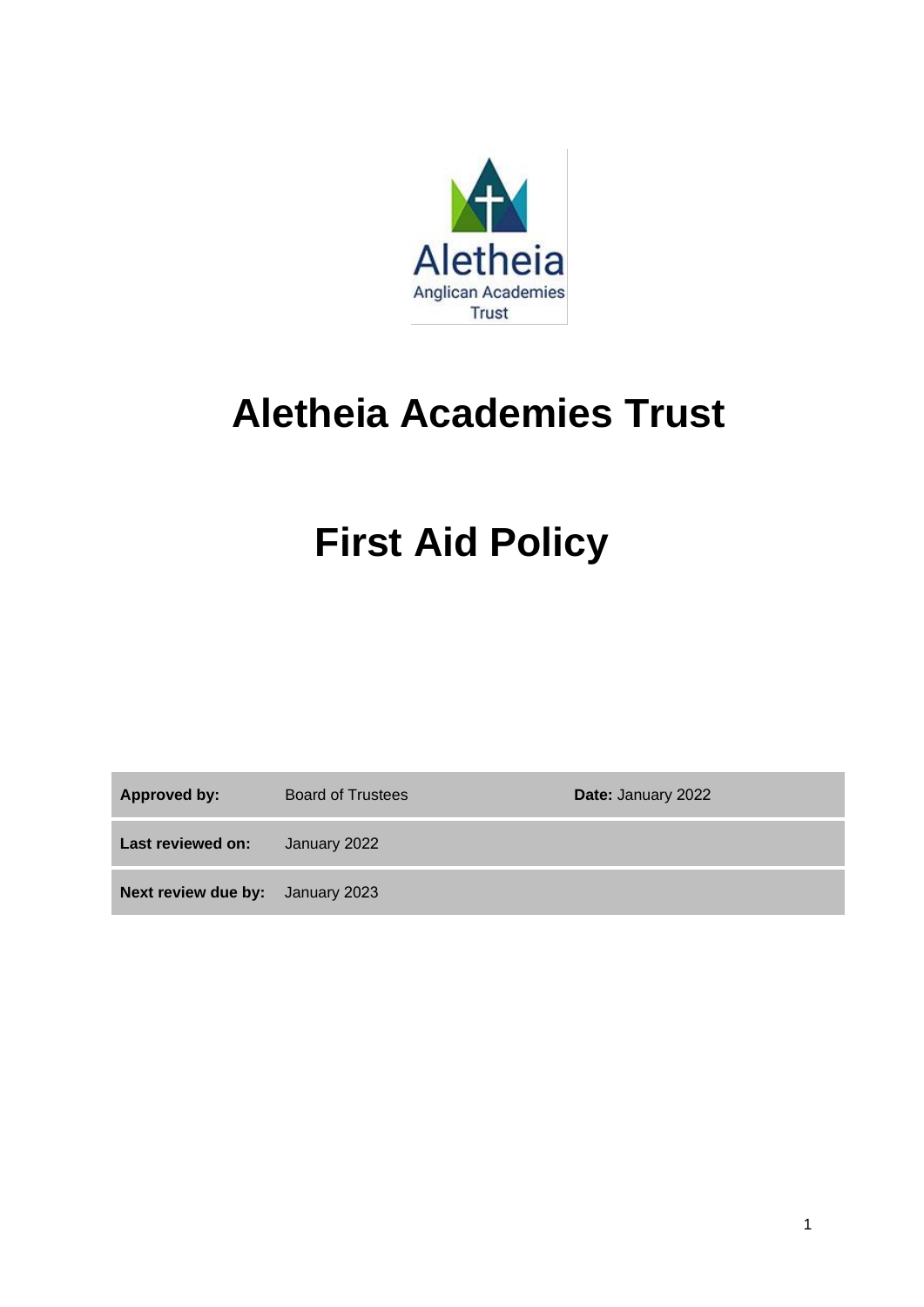## **Contents**

**………………………………………………………………………………………………………………………**

## **1. Aims**

The aims of our first aid policy are to:

- Ensure the health and safety of all staff, pupils and visitors
- Ensure that staff and governors are aware of their responsibilities with regards to health and safety
- Provide a framework for responding to an incident and recording and reporting the outcomes

## **2. Legislation and guidance**

For primary schools, this policy is based on the [Statutory Framework for the Early Years Foundation](https://www.gov.uk/government/uploads/system/uploads/attachment_data/file/596629/EYFS_STATUTORY_FRAMEWORK_2017.pdf)  [Stage,](https://www.gov.uk/government/uploads/system/uploads/attachment_data/file/596629/EYFS_STATUTORY_FRAMEWORK_2017.pdf) advice from the Department for Education on [first aid in schools](https://www.gov.uk/government/publications/first-aid-in-schools) and [health and safety in](https://www.gov.uk/government/publications/health-and-safety-advice-for-schools)  [schools,](https://www.gov.uk/government/publications/health-and-safety-advice-for-schools) and the following legislation:

For secondary schools, this policy is based on advice from the Department for Education on first aid [in schools](https://www.gov.uk/government/publications/first-aid-in-schools) and [health and safety](https://www.gov.uk/government/publications/health-and-safety-advice-for-schools) in schools, and the following legislation:

- [The Health and Safety \(First Aid\) Regulations 1981,](http://www.legislation.gov.uk/uksi/1981/917/regulation/3/made) which state that employers must provide adequate and appropriate equipment and facilities to enable first aid to be administered to employees, and qualified first aid personnel
- [The Management of Health and Safety at Work Regulations 1992,](http://www.legislation.gov.uk/uksi/1992/2051/regulation/3/made) which require employers to make an assessment of the risks to the health and safety of their employees
- [The Management of Health and Safety at Work Regulations 1999,](http://www.legislation.gov.uk/uksi/1999/3242/contents/made) which require employers to carry out risk assessments, make arrangements to implement necessary measures, and arrange for appropriate information and training
- [The Reporting of Injuries, Diseases and Dangerous Occurrences Regulations](http://www.legislation.gov.uk/uksi/2013/1471/schedule/1/paragraph/1/made) (RIDDOR) 2013, which state that some accidents must be reported to the Health and Safety Executive (HSE), and set out the timeframe for this and how long records of such accidents must be kept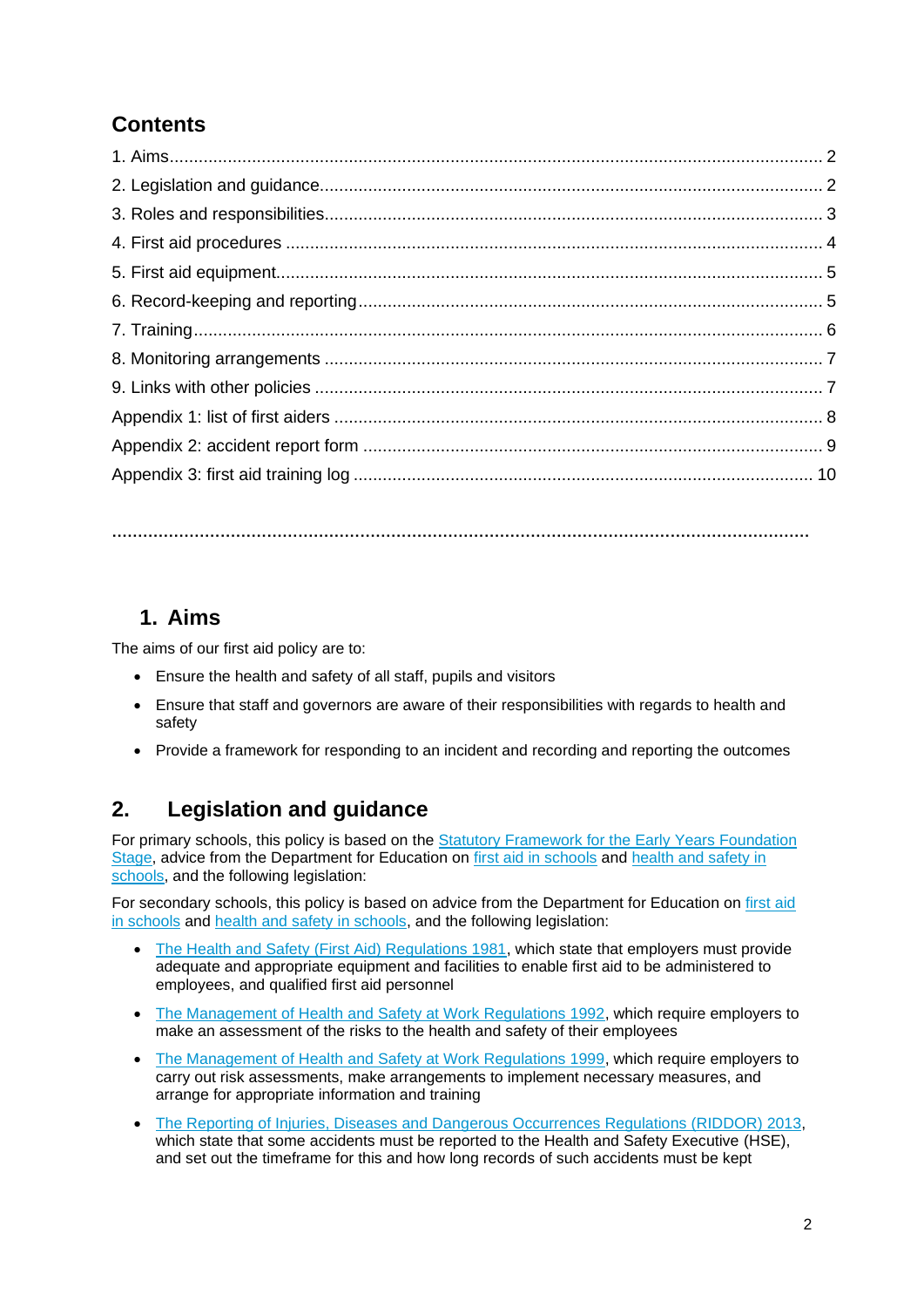- [Social Security \(Claims and Payments\) Regulations 1979,](http://www.legislation.gov.uk/uksi/1979/628) which set out rules on the retention of accident records
- The Education [\(Independent School Standards\) Regulations 2014,](http://www.legislation.gov.uk/uksi/2014/3283/schedule/made) which require that suitable space is provided to cater for the medical and therapy needs of pupils

## **3. Roles and responsibilities**

In our primary schools with Early Years Foundation Stage provision, at least one person who has a current paediatric first aid certificate must be on the premises at all times.

In all settings – and dependent upon an assessment of first aid needs – we will have a sufficient number of suitably trained first aiders to care for employees in case they are injured at work.

#### **3.1 Appointed person(s) and first aiders**

The school's appointed person is Peter Sexton (Deputy Head) and is supported by first aid qualified staff. They are responsible for:

- Ensuring a qualified person takes charge when someone is injured or becomes ill
- Ensuring there is an adequate supply of medical materials in first aid kits, and replenishing the contents of these kits
- Ensuring that an ambulance or other professional medical help is summoned when appropriate

First aiders are trained and qualified to carry out the role (see section 7) and are responsible for:

- Acting as first responders to any incidents; they will assess the situation where there is an injured or ill person, and provide immediate and appropriate treatment
- Sending pupils home to recover, where necessary
- Filling in an accident report on the same day, or as soon as is reasonably practicable, after an incident (see the template in appendix 2)

Our school's first aiders are listed in appendix 1. Their names will also be displayed prominently around the school.

#### **3.2 The governing board**

The governing body has ultimate responsibility for health and safety matters in the school. The governing body delegates operational matters and day-to-day tasks to the headteacher / head of school and staff members.

#### **3.3 The headteacher / head of school**

The headteacher is responsible for the implementation of this policy, including:

- Ensuring that an appropriate number of first aiders are present in the school at all times
- Ensuring that first aiders have an appropriate qualification, keep training up to date and remain competent to perform their role
- Ensuring all staff are aware of first aid procedures
- Ensuring appropriate risk assessments are completed and appropriate measures are put in place
- Undertaking, or ensuring that managers undertake, risk assessments, as appropriate, and that appropriate measures are put in place
- Ensuring that adequate space is available for catering to the medical needs of pupils
- Reporting specified incidents to the HSE when necessary (see section 6)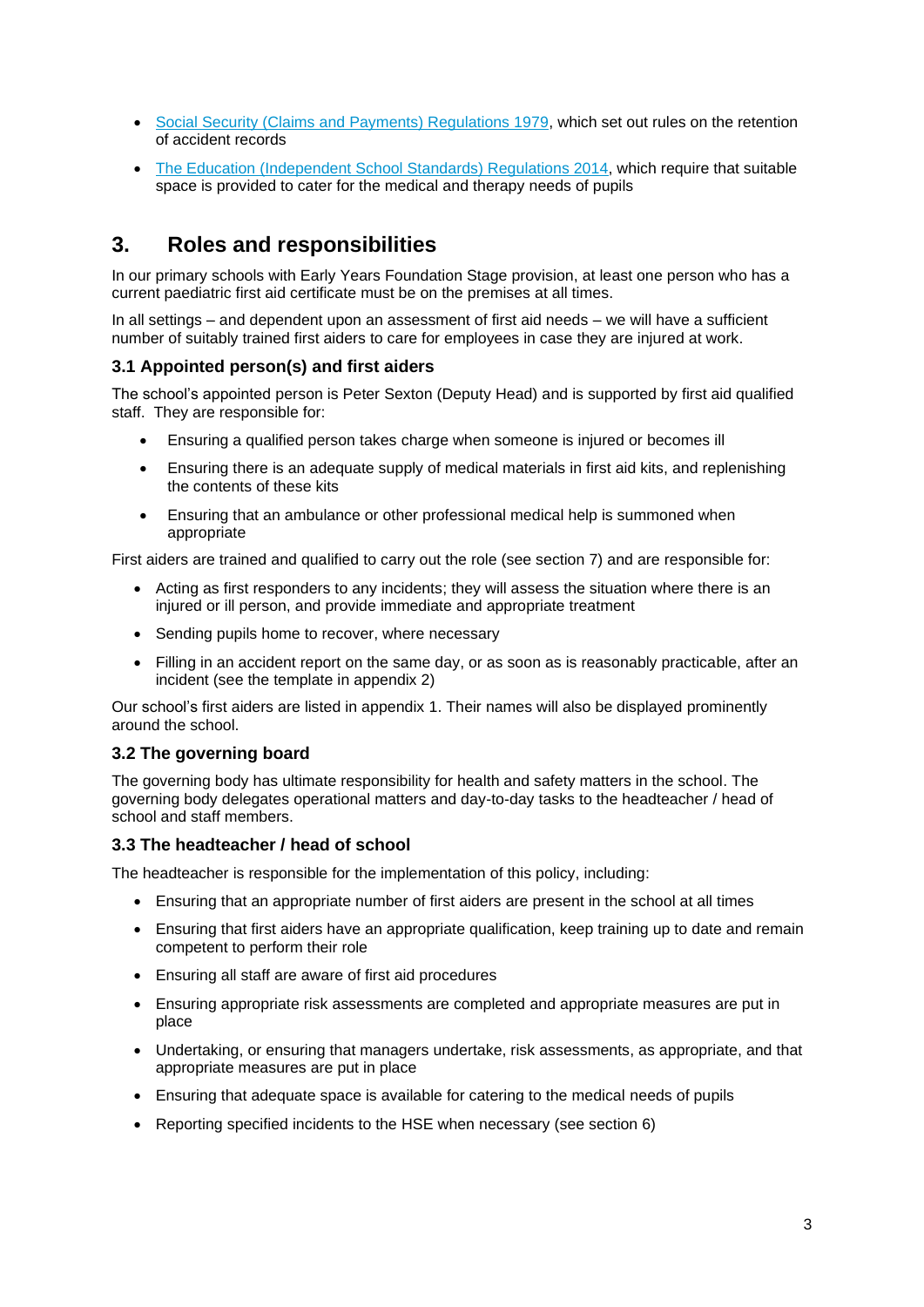#### **3.4 Staff**

School staff are responsible for:

- Ensuring they follow first aid procedures
- Ensuring they know who the first aiders in school are
- Completing accident reports (see appendix 2) for all incidents they attend to where a first aider is not called
- Informing the headteacher/head of school or their manager of any specific health conditions or first aid needs

## **4. First aid procedures**

#### **4.1 In-school procedures**

In the event of an accident resulting in injury:

- The closest member of staff present will assess the seriousness of the injury and seek the assistance of a qualified first aider, if appropriate, who will provide the required first aid treatment
- The first aider, if called, will assess the injury, and decide if further assistance is needed from a colleague or the emergency services. They will remain on scene until help arrives
- The first aider will also decide whether the injured person should be moved or placed in a recovery position
- If the first aider judges that a pupil is too unwell to remain in school, parents will be contacted and asked to collect their child. Upon their arrival, the first aider will recommend next steps to the parents
- If emergency services are called, a member of the pastoral team or leadership team will contact parents immediately
- The relevant member of staff will complete an accident report form on the same day or as soon as is reasonably practical after an incident resulting in an injury

### **4.2 Off-site procedures**

When taking pupils off the school premises, staff will ensure they always have the following:

- A school mobile phone
- A portable first aid kit
- Information about the specific medical needs of pupils
- Parents' contact details

Risk assessments will be completed by the trip leader prior to any educational visit that necessitates taking pupils off school premises.

For primary schools, there will always be at least one first aider with a current paediatric first aid certificate on school trips and visits, as required by the statutory framework for the Early Years Foundation Stage.

For secondary schools, there will always be at least one first aider on school trips and visits unless a provider provides the appropriate cover.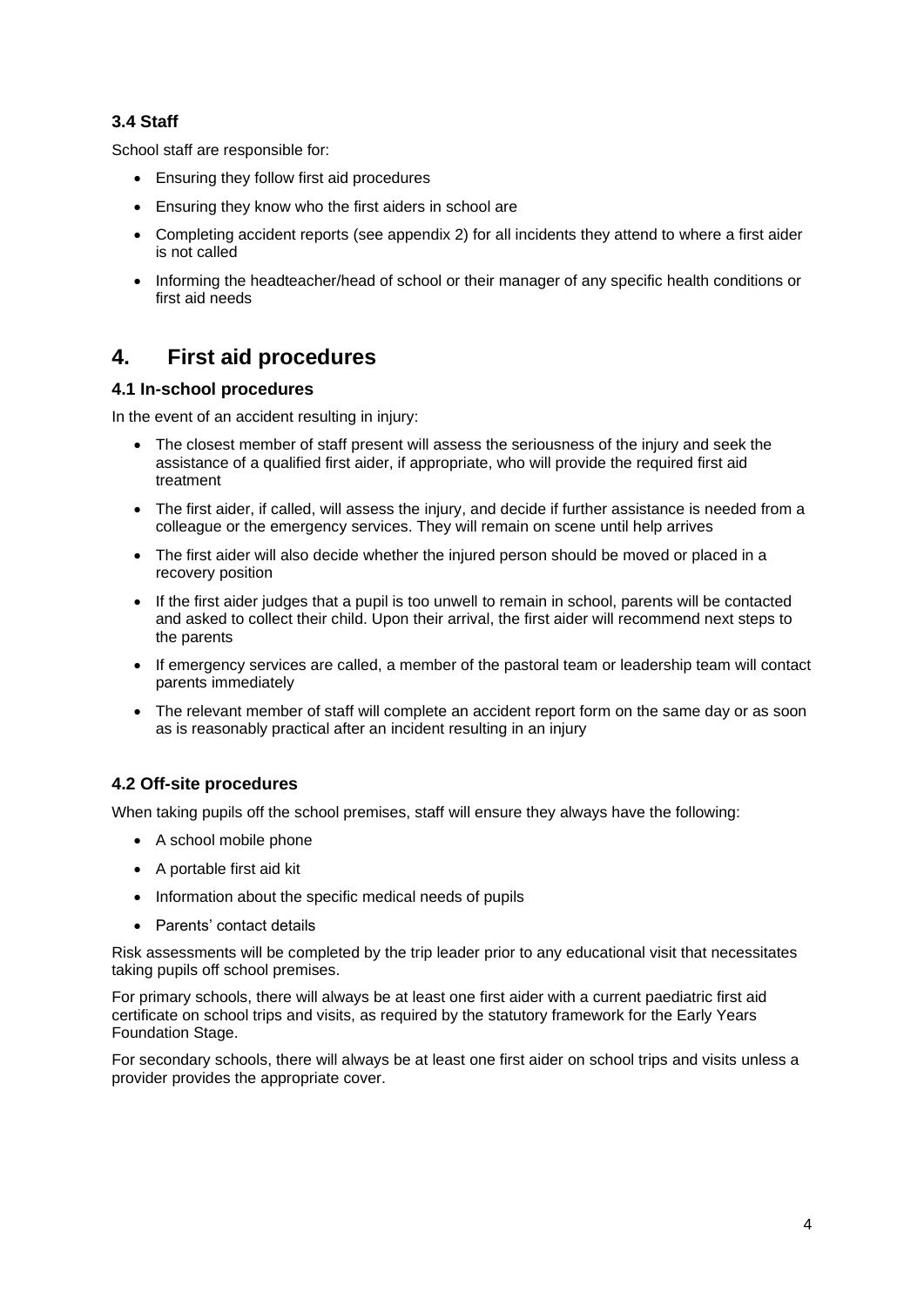## **5. First aid equipment**

A typical first aid kit in our school will include the following:

- A leaflet with general first aid advice
- Regular and large bandages
- Eye pad bandages
- Triangular bandages
- Adhesive tape
- Safety pins
- Disposable gloves
- Antiseptic wipes
- Plasters of assorted sizes
- **Scissors**
- Cold compresses
- Burns dressings

No medication is kept in first aid kits.

First aid kits are stored in:

- Reception
- Classrooms

## **6. Record-keeping and reporting**

#### **6.1 First aid and accident record book**

- An accident form will be completed by the relevant member of staff on the same day or as soon as possible after an incident resulting in an injury
- As much detail as possible should be supplied when reporting an accident, including all of the information included in the accident form at appendix 2
- A copy of the accident report form will also be added to the pupil's educational record by the relevant member of staff
- Records held in the first aid and accident book will be retained by the school for a minimum of 3 years, in accordance with regulation 25 of the Social Security (Claims and Payments) Regulations 1979, and then securely disposed of

#### **6.2 Reporting to the HSE**

The relevant member of staff will keep a record of any accident which results in a reportable injury, disease, or dangerous occurrence as defined in the RIDDOR 2013 legislation (regulations 4, 5, 6 and 7).

The relevant member of staff will report these to the Health and Safety Executive as soon as is reasonably practicable and in any event within 10 days of the incident.

Reportable injuries, diseases or dangerous occurrences include:

- Death
- Specified injuries, which are: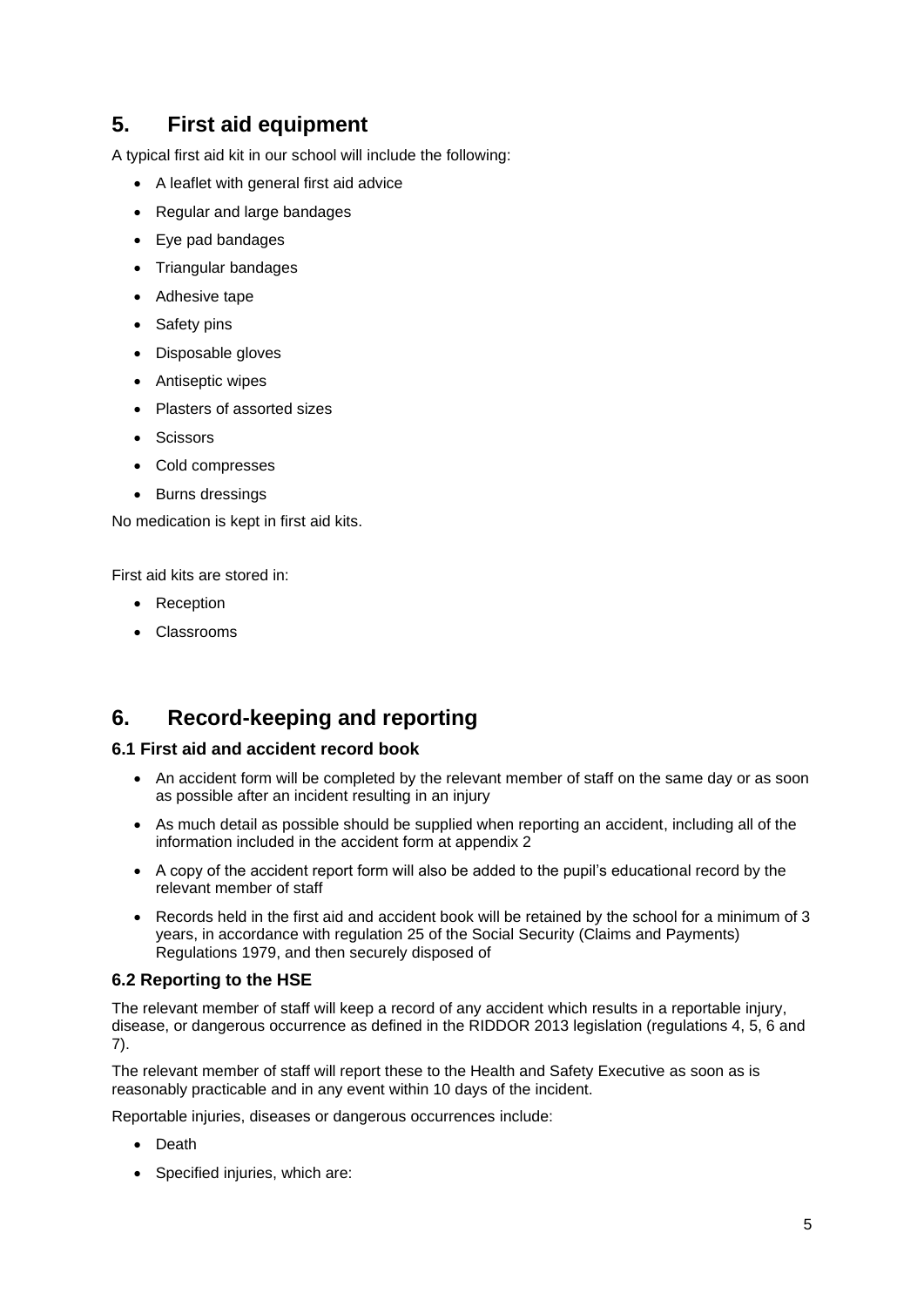- o Fractures, other than to fingers, thumbs and toes
- o Amputations
- o Any injury likely to lead to permanent loss of sight or reduction in sight
- $\circ$  Any crush injury to the head or torso causing damage to the brain or internal organs
- o Serious burns (including scalding)
- o Any scalping requiring hospital treatment
- o Any loss of consciousness caused by head injury or asphyxia
- o Any other injury arising from working in an enclosed space which leads to hypothermia or heat-induced illness, or requires resuscitation or admittance to hospital for more than 24 hours
- Injuries where an employee is away from work or unable to perform their normal work duties for more than 7 consecutive days (not including the day of the incident)
- Where an accident leads to someone being taken to hospital
- Near-miss events that do not result in an injury but could have done. Examples of near-miss events relevant to schools include, but are not limited to:
	- $\circ$  The collapse or failure of load-bearing parts of lifts and lifting equipment
	- $\circ$  The accidental release of a biological agent likely to cause severe human illness
	- $\circ$  The accidental release or escape of any substance that may cause a serious injury or damage to health
	- o An electrical short circuit or overload causing a fire or explosion

Information on how to make a RIDDOR report is available here:

[How to make a RIDDOR report, HSE](http://www.hse.gov.uk/riddor/report.htm) http://www.hse.gov.uk/riddor/report.htm

#### **6.3 Notifying parents**

For primary schools, the relevant member of staff will inform parents of any accident or injury sustained by a pupil, and any first aid treatment given, on the same day, or as soon as reasonably practicable.

#### **6.4 Reporting to Ofsted and child protection agencies**

The relevant member of staff will notify Ofsted of any serious accident, illness or injury to, or death of, a pupil while in the school's care. This will happen as soon as is reasonably practicable, and no later than 14 days after the incident.

The relevant member of staff will also notify local child protection agencies of any serious accident or injury to, or the death of, a pupil while in the school's care.

## **7. Training**

All school staff are able to undertake first aid training if they would like to.

All first aiders must have completed a training course and must hold a valid certificate of competence to show this. The school will keep a register of all trained first aiders, what training they have received and when this is valid until (see appendix 3).

Staff are encouraged to renew their first aid training when it is no longer valid.

For primary schools, at all times, at least 1 staff member will have a current paediatric first aid (PFA) certificate which meets the requirements set out in the Early Years Foundation Stage statutory framework and is updated at least every 3 years.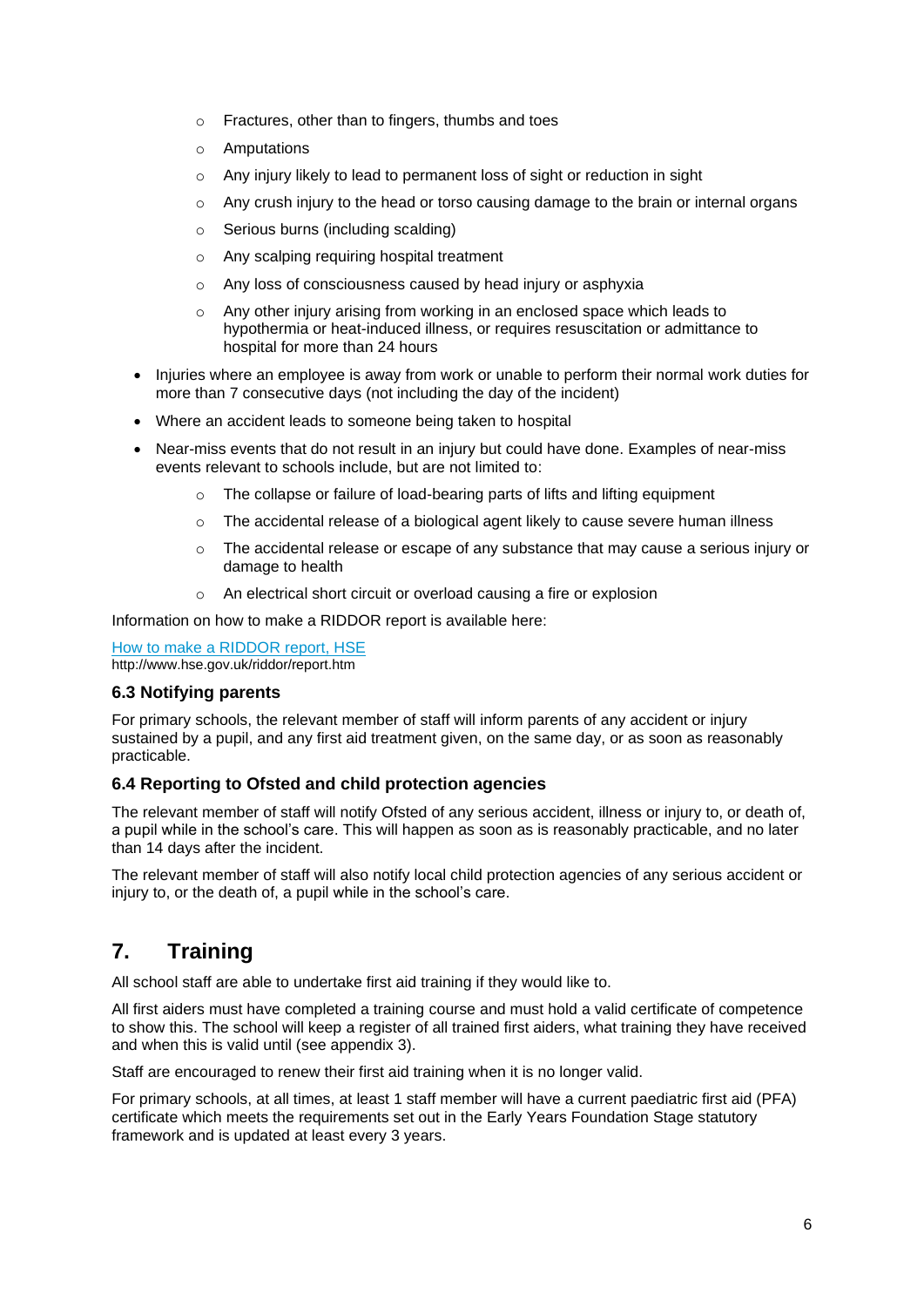### **8. Monitoring arrangements**

This policy will be reviewed by the relevant member of staff every 2 years or as appropriate.

At every review, the policy will be approved by the headteacher/head of school and the governing body and/or Board of Trustees.

## **9. Links with other policies**

This first aid policy is linked to the

- Health and safety policy
- Policy on supporting pupils with medical conditions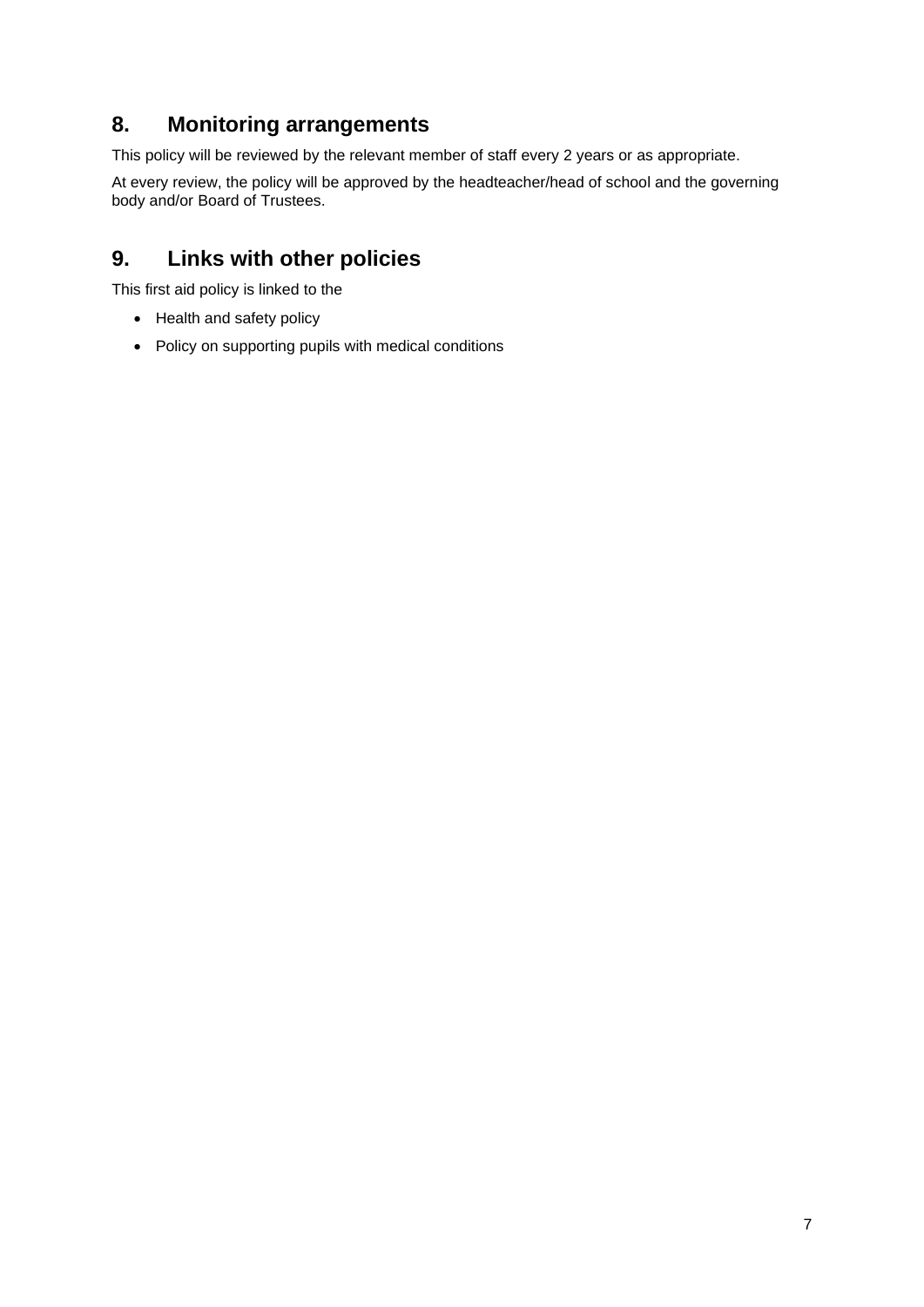# **Appendix 1: list of first aid trained staff**

n.

| <b>Staff member's name</b> | <b>Role</b>    | <b>Contact details</b>          |
|----------------------------|----------------|---------------------------------|
| Peter Sexton               | Deputy Head    | sextonp@hortonkirby.kent.sch.uk |
| <b>Heather Frake</b>       | Office Manager | frakeh@hortonkirby.kent.sch.uk  |
|                            |                |                                 |
|                            |                |                                 |
|                            |                |                                 |
|                            |                |                                 |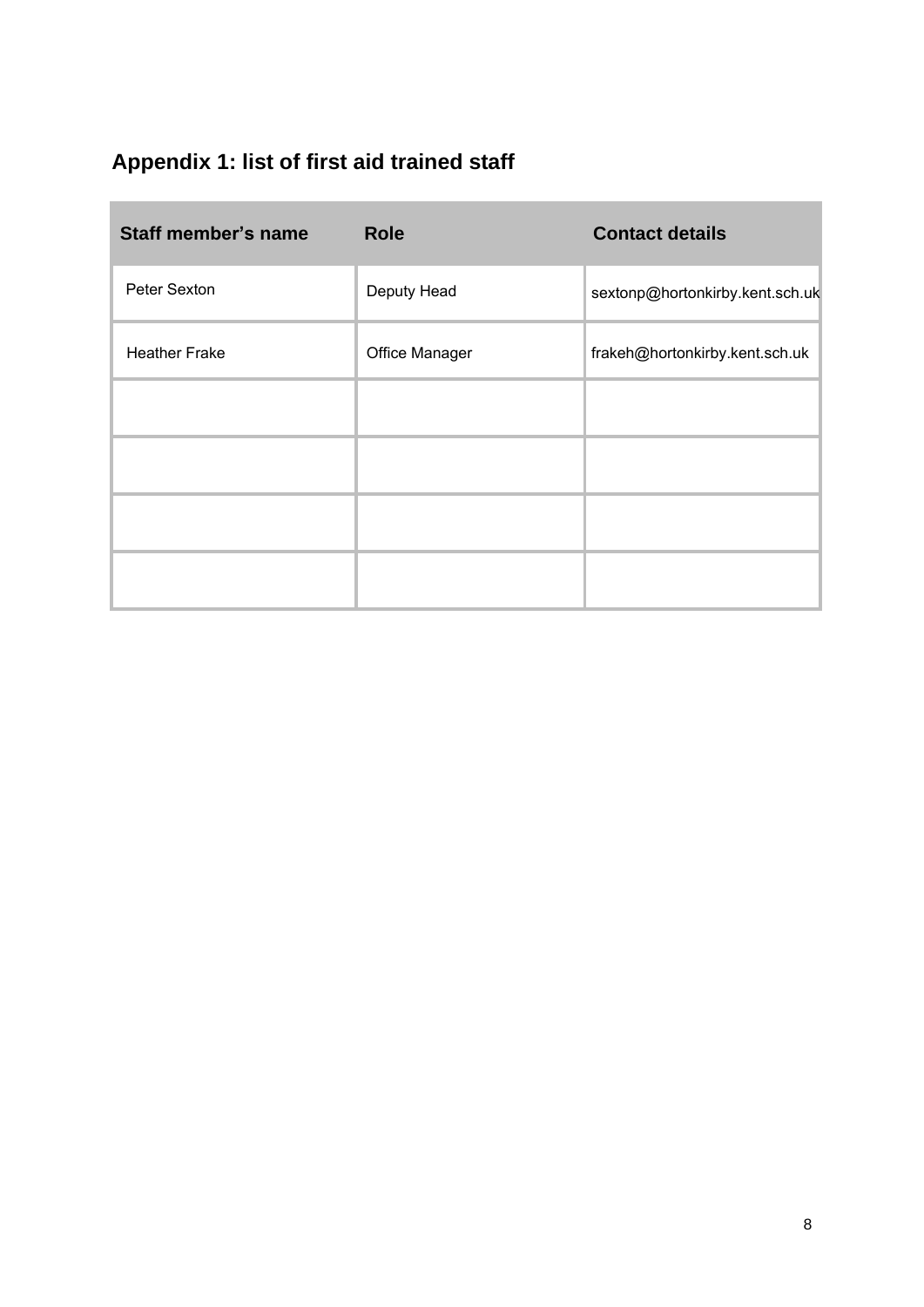# **Appendix 2: accident report form (Please see Accident Book)**

| Name of injured<br>person                                                                                                                                   |  | <b>Role/class</b>              |  |  |  |
|-------------------------------------------------------------------------------------------------------------------------------------------------------------|--|--------------------------------|--|--|--|
| Date and time of<br>incident                                                                                                                                |  | <b>Location of</b><br>incident |  |  |  |
| <b>Incident details</b>                                                                                                                                     |  |                                |  |  |  |
| Describe in detail what happened, how it happened and what injuries the person incurred                                                                     |  |                                |  |  |  |
| <b>Action taken</b>                                                                                                                                         |  |                                |  |  |  |
| Describe the steps taken in response to the incident, including any first aid treatment, and what happened<br>to the injured person immediately afterwards. |  |                                |  |  |  |
| Follow-up action required                                                                                                                                   |  |                                |  |  |  |
| Outline what steps the school will take to check on the injured person, and what it will do to reduce the risk<br>of the incident happening again           |  |                                |  |  |  |
| Name of person<br>attending the<br>incident                                                                                                                 |  |                                |  |  |  |
| <b>Signature</b>                                                                                                                                            |  | <b>Date</b>                    |  |  |  |